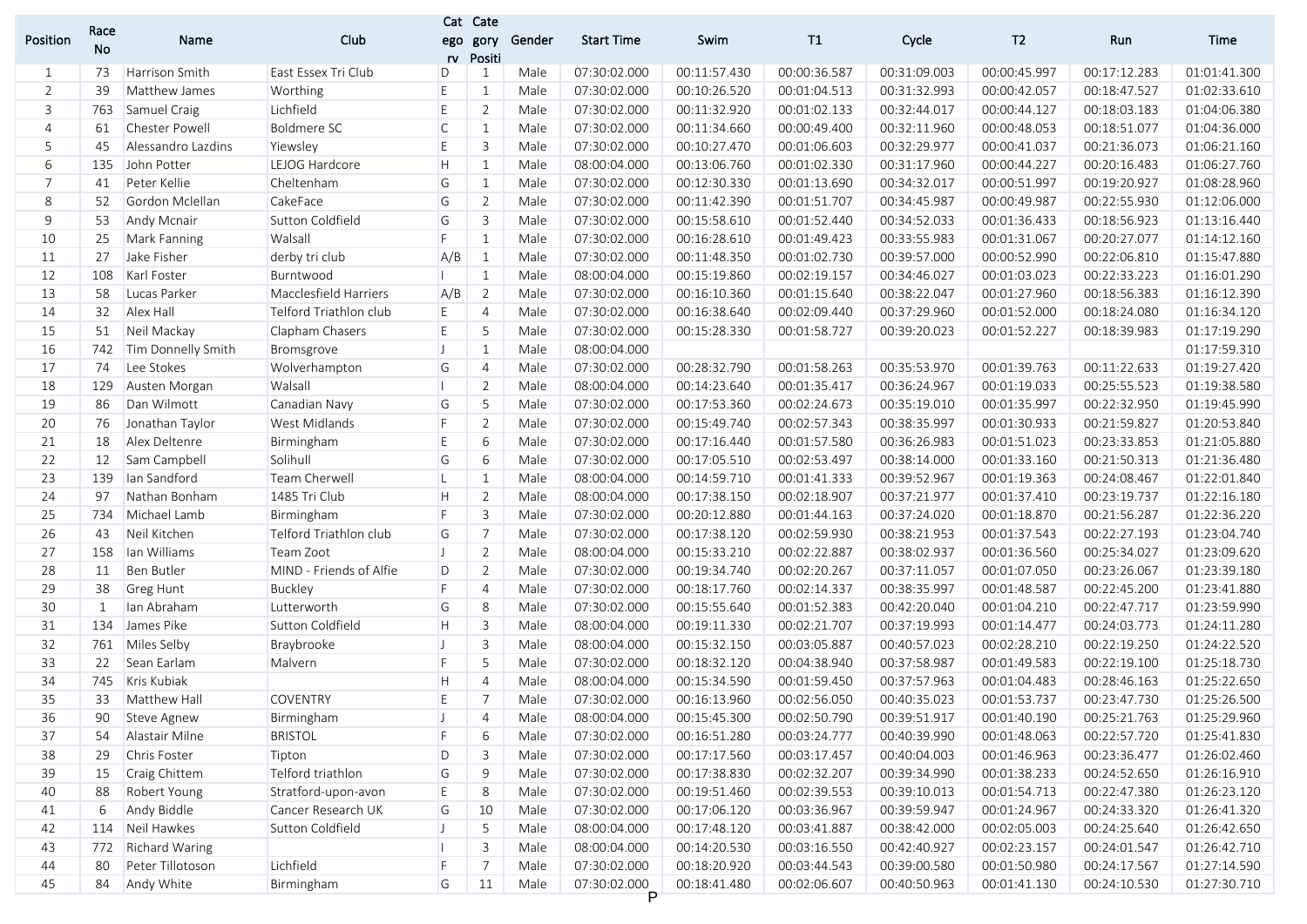| 46 | 87             | Charlie Wren          | Stotfold                    | D            | 4              | Male | 07:30:02.000  | 00:16:35.770 | 00:02:44.307 | 00:42:24.963 | 00:01:21.633 | 00:24:27.937 | 01:27:34.610 |
|----|----------------|-----------------------|-----------------------------|--------------|----------------|------|---------------|--------------|--------------|--------------|--------------|--------------|--------------|
| 47 | 3              | Owen Alekna           | Redditch                    | A/B          | $\mathbf{3}$   | Male | 07:30:02.000  | 00:15:57.510 | 00:05:16.503 | 00:43:34.013 | 00:02:01.940 | 00:21:00.033 | 01:27:50.000 |
| 48 | 767            | Mac Tuncer            |                             | G            | 12             | Male | 07:30:02.000  | 00:20:56.620 | 00:03:18.457 | 00:40:18.980 | 00:02:21.943 | 00:22:14.000 | 01:29:10.000 |
| 49 | 16             | Peter Day             | Nottingham                  | F.           | 8              | Male | 07:30:02.000  | 00:18:14.560 | 00:02:55.470 | 00:42:19.973 | 00:01:47.567 | 00:24:01.190 | 01:29:18.760 |
| 50 | 5              | Stephen Bartlett      | Birmingham                  | E            | 9              | Male | 07:30:02.000  | 00:19:34.270 | 00:02:41.760 | 00:41:23.060 | 00:01:06.910 | 00:25:03.710 | 01:29:49.710 |
| 51 | 42             | Anthony Kiely         | Cancer Research UK          | D            | 5              | Male | 07:30:02.000  | 00:19:42.260 | 00:02:09.787 | 00:40:44.983 | 00:01:20.193 | 00:26:00.387 | 01:29:57.610 |
| 52 | 47             | Luke Lumley           | Wolverhampton               | F            | 9              | Male | 07:30:02.000  | 00:18:29.270 | 00:02:42.777 | 00:39:51.003 | 00:01:49.657 | 00:27:24.643 | 01:30:17.350 |
| 53 | 17             | Ben Dean              | Walsall                     | G            | 13             | Male | 07:30:02.000  | 00:19:01.310 | 00:02:52.690 | 00:42:52.057 | 00:01:36.963 | 00:24:28.350 | 01:30:51.370 |
| 54 | 19             | David Deltenre        | Birmingham                  | E            | 10             | Male | 07:30:02.000  | 00:19:40.670 | 00:02:36.377 | 00:42:14.987 | 00:01:52.050 | 00:24:34.737 | 01:30:58.820 |
| 55 |                | 132 Neil O'shea       | <b>Coventry Triathletes</b> | Ш            | $\overline{4}$ | Male | 08:00:04.000  | 00:19:40.530 | 00:02:29.513 | 00:40:16.993 | 00:01:40.063 | 00:26:52.060 | 01:30:59.160 |
| 56 | 157            | Tim Whitehouse        | Wolverhampton               | $\vert$      | 6              | Male | 08:00:04.000  | 00:23:39.710 | 00:03:52.307 | 00:46:18.997 | 00:01:53.987 | 00:15:15.640 | 01:31:00.640 |
| 57 | 20             | Michael Duncan        | Weybridge                   | E            | 11             | Male | 07:30:02.000  | 00:14:45.000 | 00:03:54.053 | 00:42:57.023 | 00:01:51.980 | 00:27:45.633 | 01:31:13.690 |
| 58 | 148            | Damon Stewart         | Warwick                     | H            | 5              | Male | 08:00:04.000  | 00:22:18.700 | 00:03:12.330 | 00:39:08.027 | 00:02:23.063 | 00:24:12.520 | 01:31:14.640 |
| 59 | 7              | Daniel Binns          | Nuneaton                    | F.           | 10             | Male | 07:30:02.000  | 00:18:36.550 | 00:04:57.480 | 00:39:12.037 | 00:01:56.933 | 00:26:37.530 | 01:31:20.530 |
| 60 | $\overline{4}$ | Richard Attwell       | Birmingham                  | F.           | 11             | Male | 07:30:02.000  | 00:21:00.810 | 00:02:36.247 | 00:42:51.003 | 00:01:39.940 | 00:23:31.430 | 01:31:39.430 |
| 61 | 153            | Richard Wakelam       |                             |              | 5              | Male | 08:00:04.000  | 00:19:41.990 | 00:06:25.073 | 00:39:28.947 | 00:01:50.990 | 00:24:26.750 | 01:31:53.750 |
| 62 | 162            | <b>Andy Cutting</b>   | Cov Tri Club                | $\mathsf{J}$ | $\overline{7}$ | Male | 08:00:04.000  | 00:19:17.910 | 00:04:45.157 | 00:39:13.027 | 00:03:40.887 | 00:25:24.690 | 01:32:21.670 |
| 63 | 8              | Stephen Blower        | Wolverhampton               | G            | 14             | Male | 07:30:02.000  | 00:19:14.480 | 00:02:26.530 | 00:42:59.087 | 00:01:24.887 | 00:26:22.957 | 01:32:27.940 |
| 64 | 55             | Phillip Morgan        | Cannock                     | F.           | 12             | Male | 07:30:02.000  | 00:17:11.250 | 00:03:50.783 | 00:40:51.063 | 00:01:49.903 | 00:28:45.000 | 01:32:28.000 |
| 65 | 105            | Roger Ennals          |                             | L            | 2              | Male | 08:00:04.000  | 00:16:44.390 | 00:03:11.617 | 00:43:16.090 | 00:02:15.930 | 00:27:00.933 | 01:32:28.960 |
| 66 |                | 122 Matt Jeffery      | Warwick                     | H            | 6              | Male | 08:00:04.000  | 00:21:56.550 | 00:02:37.477 | 00:39:39.043 | 00:03:14.450 | 00:25:09.230 | 01:32:36.750 |
| 67 | 83             | Joe Wait              | Walsall                     | E            | 12             | Male | 07:30:02.000  | 00:19:15.960 | 00:03:31.103 | 00:42:58.960 | 00:01:51.090 | 00:25:01.717 | 01:32:38.830 |
| 68 | 30             | Matthew Grant         | Birmingham                  | G            | 15             | Male | 07:30:02.000  | 00:22:00.250 | 00:04:02.770 | 00:41:11.073 | 00:01:35.850 | 00:24:17.157 | 01:33:07.100 |
| 69 | 133            | <b>Reg Owens</b>      | Birmingham                  | H            | $\overline{7}$ | Male | 08:00:04.000  | 00:17:17.320 | 00:04:37.733 | 00:39:59.983 | 00:10:13.903 | 00:21:02.270 | 01:33:11.210 |
| 70 | 435            | David Barnes          | Birmingham                  | H            | 8              | Male | 08:00:04.000  | 00:16:45.470 | 00:02:56.563 | 00:44:52.967 | 00:01:48.383 | 00:26:51.407 | 01:33:14.790 |
| 71 | 103            | Simon Corley          | kenilworth                  | $\mathsf{J}$ | 8              | Male | 08:00:04.000  | 00:24:07.130 | 00:03:47.947 | 00:42:56.013 | 00:01:58.270 | 00:20:50.110 | 01:33:39.470 |
| 72 | 94             | Neil Antcliffe        | Beertastic Ninjas           | H            | 9              | Male | 08:00:04.000  | 00:16:55.580 | 00:04:09.427 | 00:42:49.043 | 00:01:47.717 | 00:28:00.463 | 01:33:42.230 |
| 73 | 107            | Neil Fletcher         | <b>Coventry Triathletes</b> | $\mathsf K$  | $\mathbf{1}$   | Male | 08:00:04.000  | 00:19:07.940 | 00:02:33.103 | 00:42:56.023 | 00:02:09.413 | 00:27:43.200 | 01:34:29.680 |
| 74 | 120            | Ben Howard            | Sutton Coldfield            | H            | 10             | Male | 08:00:04.000  | 00:23:08.820 | 00:03:32.213 | 00:42:59.053 | 00:01:21.913 | 00:23:36.960 | 01:34:38.960 |
| 75 | 35             | Thomas Hayes          | Good Hope Hospital          | E            | 13             | Male | 07:30:02.000  | 00:22:01.800 | 00:04:06.280 | 00:47:15.990 | 00:01:52.483 | 00:19:33.877 | 01:34:50.430 |
| 76 | 142            | Ashley Smith          | Triathlon Redditch          | $\mathsf{L}$ | 3              | Male | 08:00:04.000  | 00:23:30.790 | 00:03:21.237 | 00:40:51.980 | 00:00:47.993 | 00:26:35.860 | 01:35:07.860 |
| 77 | 89             | Tristan Read          |                             | G            | 16             | Male | 08:00:04.000  | 00:22:15.200 | 00:03:05.897 | 00:36:14.953 |              |              | 01:35:22.000 |
| 78 | 81             | Tom Turner            | Stroud                      | D            | 6              | Male | 07:30:02.000  | 00:24:36.450 | 00:03:50.567 | 00:41:33.070 | 00:01:20.967 | 00:24:17.337 | 01:35:38.390 |
| 79 | 155            | Martin West           | Cheltenham                  | $\mathsf{L}$ | $\overline{4}$ | Male | 08:00:04.000  | 00:15:38.840 | 00:03:52.187 | 00:46:05.020 | 00:02:09.553 | 00:28:10.530 | 01:35:56.130 |
| 80 | 141            | Alistair Smith        | whole health tri club       | IJ.          | 9              | Male | 08:00:04.000  | 00:19:32.650 | 00:02:20.443 | 00:41:03.983 | 00:01:36.590 | 00:31:37.883 | 01:36:11.550 |
| 81 | 732            | Stephen Littlewood    | Hereford Triathlon Club     | M            | $\mathbf{1}$   | Male | 08:00:04.000  | 00:21:37.270 | 00:03:57.770 | 00:42:45.973 | 00:02:10.987 | 00:26:17.960 | 01:36:49.960 |
| 82 | 24             | James Fanning         | Walsall                     | E            | 14             | Male | 07:30:02.000  | 00:24:50.300 | 00:03:51.740 | 00:39:53.967 | 00:01:50.330 | 00:26:25.503 | 01:36:51.840 |
|    |                |                       |                             |              |                |      |               |              |              |              |              |              |              |
|    |                |                       |                             |              |                |      |               |              |              |              |              |              |              |
| 83 |                | 152 Steve Vickers     | Cancer Research UK          | IJ           | 10             | Male | 08:00:04.000  |              |              |              |              |              | 01:37:16.000 |
| 84 |                | 731 Jonathan Hall     | Derby                       | E            | 15             | Male | 07:30:02.000  | 00:19:37.480 | 00:04:12.593 | 00:42:17.997 | 00:02:28.227 | 00:28:58.373 | 01:37:34.670 |
| 85 | 68             | Craig Richards        | Northampton                 | G            | $17$           | Male | 07:30:02.000  | 00:22:26.510 | 00:03:22.540 | 00:42:58.967 | 00:01:38.583 | 00:27:11.790 | 01:37:38.390 |
| 86 | 46             | <b>Richard Lewnes</b> | Cancer Research UK          | F            | 13             | Male | 07:30:02.000  | 00:19:28.790 | 00:02:54.247 | 00:46:15.043 | 00:01:48.083 | 00:27:15.357 | 01:37:41.520 |
| 87 | 69             | Jonathan Russell      | Walsall                     | $\mathsf E$  | 16             | Male | 07:30:02.000  | 00:24:04.920 | 00:05:34.107 | 00:50:01.000 | 00:03:47.050 | 00:14:14.853 | 01:37:41.930 |
| 88 | 10             | Jordan Brookes        | Manchester                  | E            | $17$           | Male | 07:30:02.000  | 00:22:29.320 | 00:03:17.033 | 00:46:09.740 | 00:01:36.367 | 00:24:47.080 | 01:38:19.540 |
| 89 | 70             | Andy Seward           | Walsall                     | G            | 18             | Male | 07:30:02.000  | 00:18:05.420 | 00:01:42.680 | 00:44:49.933 | 00:01:38.303 | 00:32:04.393 | 01:38:20.730 |
| 90 | 762            | Chris Egan            | Birmingham                  | IJ           | 11             | Male | 08:00:04.000  | 00:24:05.530 | 00:03:46.533 | 00:39:17.010 | 00:02:19.927 | 00:29:06.680 | 01:38:35.680 |
| 91 | 115            | Quintin Heath         | <b>Coventry Triathletes</b> | K            | $\overline{2}$ | Male | 08:00:04.000  | 00:25:06.150 | 00:04:20.947 | 00:41:30.993 | 00:01:52.210 | 00:26:34.230 | 01:39:24.530 |
| 92 | 99             | Steve Brown           | Peaky Blinders Running club |              | 6              | Male | 08:00:04.000P | 00:18:45.150 | 00:04:28.920 | 00:45:28.940 | 00:01:45.990 | 00:28:55.540 | 01:39:24.540 |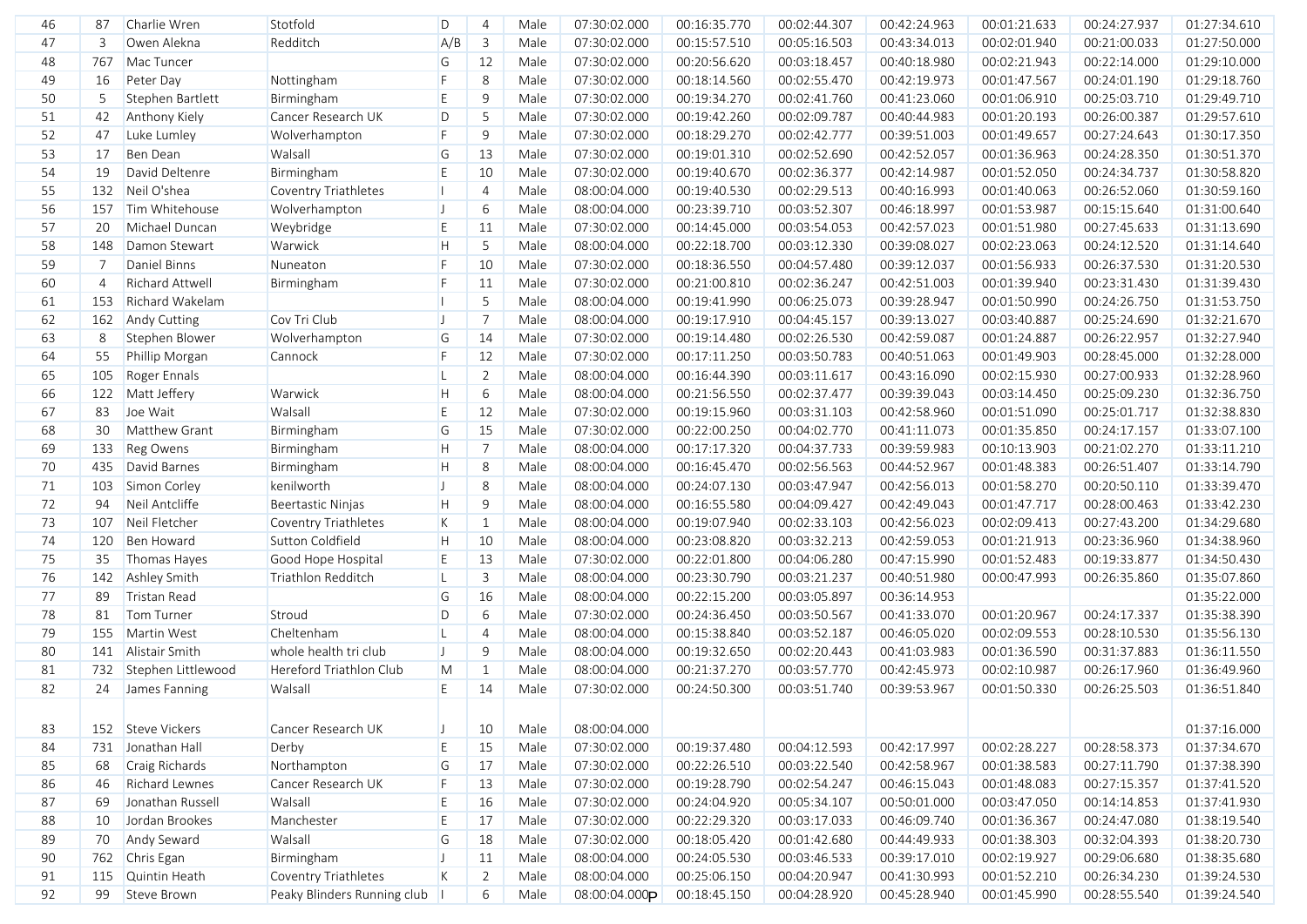| 93  | 404 | Neil Thornton                     | Cleobury                      | G            | 19             | Male | 07:30:02.000              | 00:22:03.260 | 00:02:12.830 | 00:41:34.000 | 00:01:42.847 | 00:32:10.163 | 01:39:43.100 |
|-----|-----|-----------------------------------|-------------------------------|--------------|----------------|------|---------------------------|--------------|--------------|--------------|--------------|--------------|--------------|
| 94  | 34  | <b>Bradley Harris</b>             | Halesowen                     | F            | 14             | Male | 07:30:02.000              | 00:21:24.200 | 00:04:01.860 | 00:47:36.980 | 00:01:51.530 | 00:25:24.840 | 01:40:19.410 |
| 95  | 63  | Jack Pugh                         | 4TriBots                      | D            | 7              | Male | 07:30:02.000              | 00:23:03.140 | 00:04:13.947 | 00:44:19.953 | 00:01:19.473 | 00:27:28.897 | 01:40:25.410 |
| 96  | 740 | John Cambridge                    | Walsall                       | П            | 7              | Male | 08:00:04.000              | 00:23:42.880 | 00:04:33.180 | 00:42:50.973 | 00:01:46.477 | 00:27:51.350 | 01:40:44.860 |
| 97  | 719 | Luke Worthington                  | Kidderminster                 | D            | 8              | Male | 07:30:02.000              | 00:22:33.580 | 00:03:38.493 | 00:47:48.943 | 00:02:00.390 | 00:25:34.883 | 01:41:36.290 |
| 98  | 93  | Philip Allen                      | Broadway Swimming Club        | $\mathsf{M}$ | 2              | Male | 08:00:04.000              | 00:19:35.670 | 00:05:20.397 | 00:48:11.020 | 00:03:23.913 | 00:25:09.270 | 01:41:40.270 |
| 99  | 13  | Jamie Carter                      | Stratford-upon-avon           | G            | 20             | Male | 07:30:02.000              | 00:24:40.410 | 00:02:01.653 | 00:47:54.993 | 00:01:37.710 | 00:25:28.813 | 01:41:43.580 |
| 100 | 166 | Graham Muth                       |                               | L            | 5              | Male | 08:00:04.000              | 00:19:48.820 | 00:01:43.247 | 00:44:21.960 | 00:01:41.663 | 00:34:18.440 | 01:41:54.130 |
| 101 | 163 | <b>Billy Copp</b>                 |                               |              | 8              | Male | 08:00:04.000              | 00:29:05.000 | 00:02:52.087 | 00:42:37.987 | 00:00:58.927 | 00:26:24.470 | 01:41:58.470 |
| 102 | 98  | Alan Bridgewood                   | Peaky Blinders Running club H |              | 11             | Male | 08:00:04.000              | 00:22:51.510 | 00:02:55.517 | 00:47:16.010 | 00:01:59.153 | 00:27:23.580 | 01:42:25.770 |
| 103 | 136 | Aidan Rogers                      | Oldbury Warley                | IJ           | 12             | Male | 08:00:04.000              | 00:22:00.100 | 00:03:52.473 | 00:48:10.493 | 00:02:10.933 | 00:26:17.100 | 01:42:31.100 |
| 104 |     | 118 Chris Hee                     | Birmingham                    |              | 9              | Male | 08:00:04.000              | 00:24:11.380 | 00:02:25.697 | 00:44:55.940 | 00:01:29.973 | 00:30:08.370 | 01:43:11.360 |
| 105 | 160 | Mark Witcomb                      | Sutton Coldfield              | П            | 10             | Male | 08:00:04.000              | 00:20:59.790 | 00:04:43.307 | 00:50:21.970 | 00:01:14.933 | 00:26:01.410 | 01:43:21.410 |
| 106 | 26  | Daniel Fernandez Garcia Leicester |                               | G            | 21             | Male | 07:30:02.000              | 00:20:26.220 | 00:07:25.853 | 00:45:26.953 | 00:02:38.973 | 00:27:41.440 | 01:43:39.440 |
| 107 | 77  | <b>Brian Temprell</b>             | Lichfield                     | G            | 22             | Male | 07:30:02.000              | 00:18:27.790 | 00:03:01.220 | 00:52:55.993 | 00:01:38.340 | 00:27:42.287 | 01:43:45.630 |
| 108 | 40  | Louis Keal                        | Birmingham                    | E            | 18             | Male | 07:30:02.000              | 00:20:58.330 | 00:07:31.740 | 00:45:14.960 | 00:01:51.800 | 00:28:09.710 | 01:43:46.540 |
| 109 | 165 | <b>Phil Davies</b>                |                               | IJ           | 13             | Male | 08:00:04.000              | 00:15:38.820 | 00:02:17.200 | 00:53:18.053 | 00:01:19.137 | 00:31:50.090 | 01:44:23.300 |
| 110 | 75  | <b>Stuart Symms</b>               | Tarporley                     | G            | 23             | Male | 07:30:02.000              | 00:20:47.400 | 00:02:26.697 | 00:44:47.983 | 00:01:36.723 | 00:34:51.737 | 01:44:30.540 |
| 111 |     | 117 Tom Heath                     | Sutton Coldfield              | $\mathbf{I}$ | 11             | Male | 08:00:04.000              | 00:25:07.780 | 00:05:45.230 | 00:45:46.297 | 00:02:31.693 | 00:25:48.540 | 01:44:59.540 |
| 112 | 111 | Dave Groves                       | Birmingham                    | IJ           | 14             | Male | 08:00:04.000              | 00:21:55.290 | 00:04:46.787 | 00:43:41.923 | 00:02:09.740 | 00:32:42.020 | 01:45:15.760 |
| 113 | 79  | Philip Lee Thompson               | tamworth                      | G            | 24             | Male | 07:30:02.000              | 00:24:42.350 | 00:03:55.660 | 00:53:36.023 | 00:01:05.047 | 00:23:32.630 | 01:46:51.710 |
| 114 | 85  | Leigh Whitehouse                  | Cancer Research UK            | G            | 25             | Male | 07:30:02.000              | 00:24:25.980 | 00:05:34.047 | 00:47:19.007 | 00:02:00.017 | 00:29:45.660 | 01:49:04.710 |
| 115 | 149 | Mark Sumner                       | <b>WHITCHURCH</b>             | K            | 3              | Male | 08:00:04.000              | 00:25:00.760 | 00:03:02.257 | 00:43:37.990 | 00:02:04.993 | 00:35:24.560 | 01:49:10.560 |
| 116 | 44  | David Langley                     | Southampton                   | F.           | 15             | Male | 07:30:02.000              | 00:18:17.560 | 00:07:43.477 | 00:48:30.040 | 00:01:49.257 | 00:33:12.137 | 01:49:32.470 |
| 117 | 138 | Adrian Ryder                      | Malvern                       | K            | $\overline{4}$ | Male | 08:00:04.000              | 00:23:28.920 | 00:04:44.150 | 00:42:56.953 | 00:03:35.977 | 00:34:53.660 | 01:49:39.660 |
| 118 |     | 775 James King                    | Walsall                       | D            | 9              | Male | 07:30:02.000              | 00:22:27.390 | 00:02:39.627 | 00:45:06.990 | 00:01:24.023 | 00:38:20.970 | 01:49:59.000 |
| 119 | 161 | Kevin Wright                      | Nuneaton                      | IJ.          | 15             | Male | 08:00:04.000              | 00:17:48.100 | 00:02:55.907 | 00:48:59.000 | 00:01:55.453 | 00:38:33.390 | 01:50:11.850 |
| 120 | 124 | Neil Kilmartin                    | Sean Mulvoy Rd                | п            | 12             | Male | 08:00:04.000              | 00:22:02.720 | 00:03:06.320 | 00:47:16.047 | 00:02:17.913 | 00:35:32.310 | 01:50:15.310 |
| 121 | 28  | Joe Foley                         | 4TriBots                      | E            | 19             | Male | 07:30:02.000              | 00:24:34.400 | 00:04:28.640 | 00:52:23.047 | 00:01:29.920 | 00:27:41.373 | 01:50:37.380 |
| 122 |     | 151 Scott Temprell                | Grantham                      | п            | 13             | Male | 08:00:04.000              | 00:23:06.610 | 00:03:05.463 | 00:48:21.970 | 00:01:59.957 | 00:34:05.230 | 01:50:39.230 |
| 123 | 128 | Leo More                          | MS-UK                         | H            | 12             | Male | 08:00:04.000              | 00:23:45.280 | 00:06:38.767 | 00:50:22.013 | 00:01:19.940 | 00:29:05.000 | 01:51:11.000 |
| 124 | 2   | Joe Alekna                        | Ham Green Lane                | G            | 26             | Male | 07:30:02.000              | 00:22:55.220 | 00:05:55.837 | 00:45:36.030 | 00:02:05.913 | 00:37:16.290 | 01:53:49.290 |
| 125 | 64  | Daniel Raine                      | Birmingham                    | F            | 16             | Male | 07:30:02.000              | 00:25:09.410 | 00:05:05.627 | 00:51:11.977 | 00:02:07.003 | 00:30:51.083 | 01:54:25.100 |
| 126 | 113 | Martin Hathaway                   | Cancer Research UK            | $\mathsf{L}$ | 16             | Male | 08:00:04.000              |              |              |              |              |              | 01:55:17.000 |
| 127 | 36  | Adam Hickman                      | Dudley                        | F            | 17             | Male | 07:30:02.000              | 00:22:41.830 | 00:04:30.177 | 00:50:24.010 | 00:01:48.053 | 00:36:05.140 | 01:55:29.210 |
| 128 |     | 137 Mark Russ                     | WESTON-SUPER-MARE             | $\mathsf{L}$ | 17             | Male | 08:00:04.000              | 00:27:02.200 | 00:07:25.883 | 00:48:11.947 | 00:01:40.970 | 00:31:21.860 | 01:55:42.860 |
| 129 | 159 | <b>Ray Winters</b>                |                               | $\mathsf{L}$ | 6              | Male | 08:00:04.000              | 00:18:56.900 | 00:05:30.110 | 01:00:29.057 | 00:02:30.933 | 00:29:51.790 | 01:57:18.790 |
| 130 | 96  | <b>Brian Bessant</b>              | Kerry Wyse                    | П            | 18             | Male | 08:00:04.000              | 00:28:52.660 | 00:02:44.423 | 00:47:16.927 | 00:02:22.990 | 00:36:22.110 | 01:57:39.110 |
| 131 |     | 267 Giovanni Palermo              | Sutton Coldfield              | G            | 27             | Male | 07:30:02.000              | 00:21:15.930 | 00:04:36.093 | 01:01:19.000 | 00:02:38.540 | 00:28:37.727 | 01:58:27.290 |
| 132 |     | 101 Peter Clay                    | <b>Staffs</b>                 | K            | 5              | Male | 08:00:04.000              | 00:24:08.480 | 00:05:23.557 | 00:53:19.060 | 00:01:54.903 | 00:35:24.970 | 02:00:10.970 |
| 133 | 66  | Ben Reaney                        | Sutton Coldfield              | G            | 28             | Male | 07:30:02.000              | 00:26:46.890 | 00:03:31.113 | 00:51:30.067 | 00:01:37.947 | 00:37:22.913 | 02:00:48.930 |
| 134 | 48  | Vasileios Lykoudis                | Birmingham                    | G            | 29             | Male | 07:30:02.000              | 00:17:49.960 | 00:08:03.140 | 01:00:54.930 | 00:01:40.533 | 00:33:53.827 | 02:02:22.390 |
| 135 | 759 | Charlie Cosnett                   | Birmingham                    | F.           | 18             | Male | 07:30:02.000              | 00:27:51.150 | 00:04:02.947 | 01:00:59.987 | 00:02:17.757 | 00:27:26.430 | 02:02:38.270 |
| 136 |     | 156 Aruna Weerasooriya            |                               | H            | 13             | Male | 08:00:04.000              | 00:27:29.330 | 00:05:19.687 | 00:52:48.077 | 00:04:22.907 | 00:37:06.500 | 02:07:06.500 |
| 137 |     | 127 James Lyon                    | Banbury                       | $\mathsf{J}$ | 19             | Male | 08:00:04.000              | 00:28:59.100 | 00:07:25.973 | 01:05:11.987 | 00:01:27.940 | 00:26:56.400 | 02:10:01.400 |
| 138 | 91  | Dave Alekna                       | Redditch                      | M            | $\overline{3}$ | Male | 08:00:04.000              | 00:29:02.720 | 00:07:02.337 | 00:50:45.990 | 00:03:48.953 | 00:40:00.920 | 02:10:40.920 |
| 139 |     | 125 Andy Lander                   | Measham                       | $\lfloor$    | 7              | Male | 08:00:04.000              | 00:31:42.950 | 00:03:55.117 | 00:53:50.027 | 00:04:08.907 | 00:37:12.130 | 02:10:49.130 |
| 140 |     | 143 Del Smith                     | Buntingford                   | $\mathsf{J}$ | 20             | Male | 08:00:04.000 <sub>D</sub> | 00:27:56.810 | 00:04:25.273 | 00:59:15.970 | 00:02:01.667 | 00:54:00.900 | 02:27:40.620 |
|     |     |                                   |                               |              |                |      |                           |              |              |              |              |              |              |